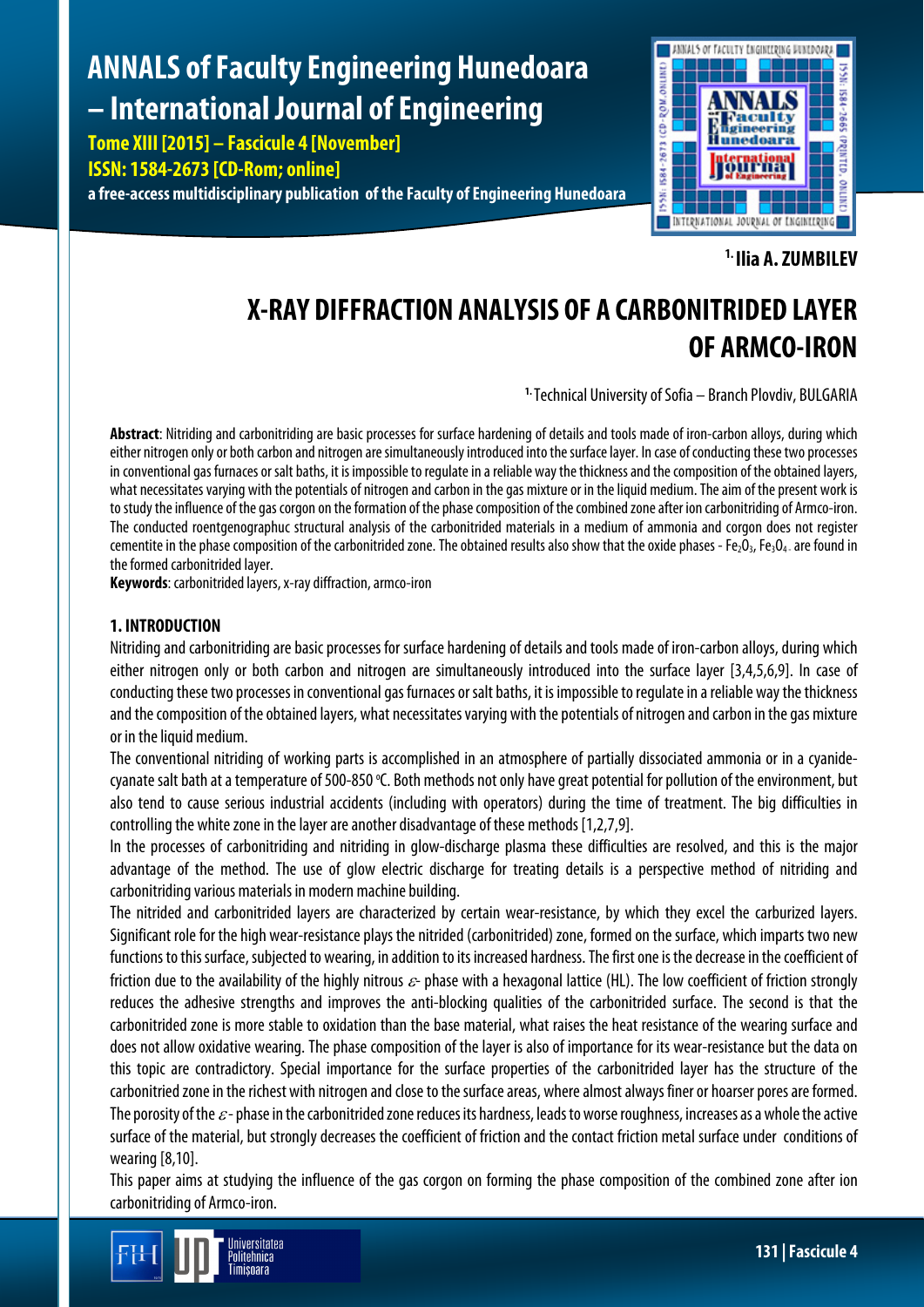#### **2. METHODOLOGY OF THE STUDY**

#### **2.1.Studied materials and modes of heat treatment**

Armco-iron with chemical composition, presented in Table 1, was studied. Its chemical composition was defined by means of the equipment for automatic analysis "Spectrotest". Samples from Arco-iron with dimensions 15 x 15 x 10 mm were produced with surface roughness  $R_a$  = 0.63  $\mu$ m.

| <b>Table 1.</b> Chemical composition of the studied materials |                                      |  |      |      |      |       |       |      |  |
|---------------------------------------------------------------|--------------------------------------|--|------|------|------|-------|-------|------|--|
| <b>Materials</b>                                              | Chemical element, weight percentages |  |      |      |      |       |       |      |  |
|                                                               |                                      |  | Mn   |      |      |       |       | Mo   |  |
| Armco-iron 99.8 %                                             | 0.02                                 |  | 0.07 | 0.02 | 0.03 | 0.002 | 0.002 | 0.02 |  |

**Table 1**. Chemical composition of the studied materials

The sample bodies were ion nitrided and carbonirided in the installation "Ion – 20" under modes, presented in Table 2. Two media were used as saturating gases: only ammonia (NH<sub>3</sub>), and a mixture of ammonia and corgon (82%Ar and 18%CO<sub>2</sub>) in different percentages. The temperature of treatment for both processes was 550 °C.

| $N°$ of the mode | Treatment      | <br>$P_1 NH_3$<br>Pa | P <sub>2</sub> corgon<br>Pa | P total<br>Pa |     |
|------------------|----------------|----------------------|-----------------------------|---------------|-----|
|                  | nitriding      | 400                  |                             | 400           | 530 |
|                  | carbonitriding | 280                  | 120                         | 400           | 435 |
|                  | carbonitriding | 350                  | 350                         | 700           | 380 |
|                  | carbonitriding | 350                  | 350                         | 700           | 380 |

**Table 2**. Modes of ion carbonitriding and nitriding

# **2.2. Metallographic and Roentgen studies**

Metallographic analysis was carried out in order to clear out the morphological peculiarities of the nitrided and carbnitrided layers. The thickness of the nitrided and carbonitrided layers was defined by the depth at which hardness, equal to the core plus 50 was achieved. Measuring the micro-hardness of the obtained layers was accomplished by means of a micro hardness-meter "Shimadzu" at a load of 0.98 N(100g), following the Vikers' method. The samples were developed with 3% nitric acid solution in ethyl alcohol. The Roentgen analysis of the samples was conducted in Cr-K<sub>α</sub> radiation with average wave length  $\lambda$ =2.291002 Å by means of an XR diffract-meter URS-50IМ at *U*=25*kV*, *I*=6 *mA*, filter -*V* and mode of scanning – velocity *ω* = 1 *deg/*min and step *ΔΘ* = 0,25*deg*. For defining the available phases on the surface combined zone of the nitride and carbonitrided samples qualitative XR structural analysis was carried out. In our particular case we used chrome X-ray radiation Cr - Kα with wavelength  $λ=2.29Å$ . Information about the formed phases in the carbonitrided layer can be obtained at 11µm from the surface of the nitrided or the carbonitrided surface. The obtained diffractograms are given in Figure 1 and Figure 2.

# **3. EXPERIMENTAL RESULTS AND ANALYSIS**

The maximum *HV*<sub>0.1</sub> and the total thickness (δ<sub>tot</sub>) of the nitrided and carbonitrided layers were defined by means of the measured micro-hardness of the thermally treated, ion nitrided and carbonitrided samples, while by means of a metallographic microscope the thickness of the combined zone ( $\delta_{c}$ ) of the two layers was defined. The obtained results are given in Table 3.

Table 3 presents data from the quantitative analysis of the phases, registered in the nitrided and carbonitrided layers.

From Table 3 it can be noted that when gas corgon is used as an indirect carbon carrier, the amount of the ε–phase in the carbonitrided layer increases – Figure 1. It is necessary to note that under the following mode: *t* = 550 °С, Р<sub>аттопіа</sub> = 350Ра, Р<sub>согдоп</sub> = 350*Ра*, *τ* = 6*h*of carbonitriding(Table 3), the greatest amount of ε*–* carbonitride - 54,65% - is observed, containing nitrogen and carbon, as it has been established by the author by means of optic spectral analysis with glow discharge.

| ----                         |            |             |                 |                   |         |      |                          |
|------------------------------|------------|-------------|-----------------|-------------------|---------|------|--------------------------|
| <b>Modes from</b><br>Table 2 | $HV_{0,1}$ | 0 tot<br>μm | $0_{c,z}$<br>μm | $\alpha$ -Fe<br>% | ß.<br>% | %    | $P_2/P_1$<br>%           |
|                              | 380        | 220         | 6.8             | 26.7              | 15.8    | 57.4 | $\overline{\phantom{0}}$ |
|                              | 480        | 280         | 6.5             | 18.0              | 41.1    | 40.7 | 0.43                     |
|                              | 540        | 210         |                 | 8.1               | 47.1    | 44.6 |                          |
|                              | 560        | 320         |                 | 12.3              | 54.6    | 33   |                          |

**Таble 3**. Phase and quantitative analysis of the formed layers

Figure 1 and Table 3 show the phases, found by the Roentgen structural analysis in Armco-iron. When Armco-iron is ion carbonitrided ander these parameters: *t* = 550 <sup>*o*</sup>C, *P<sub>ammonia</sub>* = 350*Pa*, *P*<sub>∞rgon</sub> = 350Pa, τ = 6*h*, a layer is formed with the following phase composition: *ε, γ`*and*α*. According to [1, 2, 3, 4] the phase *ξ*cannot be found in nitrided (carbonitrided) layers by an X-ray structural analysis but by metallographic and chemical analyses. Thus line 10 most probably gives information about the nitrous ferrite – *α*and it is shifted toward higher values of the angle of measuring due to the saturation of *α*with nitrogen and carbon. The *α*-phase is also present with its theoretically highest peak at 2*θmeas.*= 57.10°, which provides unique information about this phase. This allows for drawing the conclusion that the reflection at 2*θmeas.*= 111.55°(line10) is not by *ξ*or *ε*, but by the nitrous ferrite -α.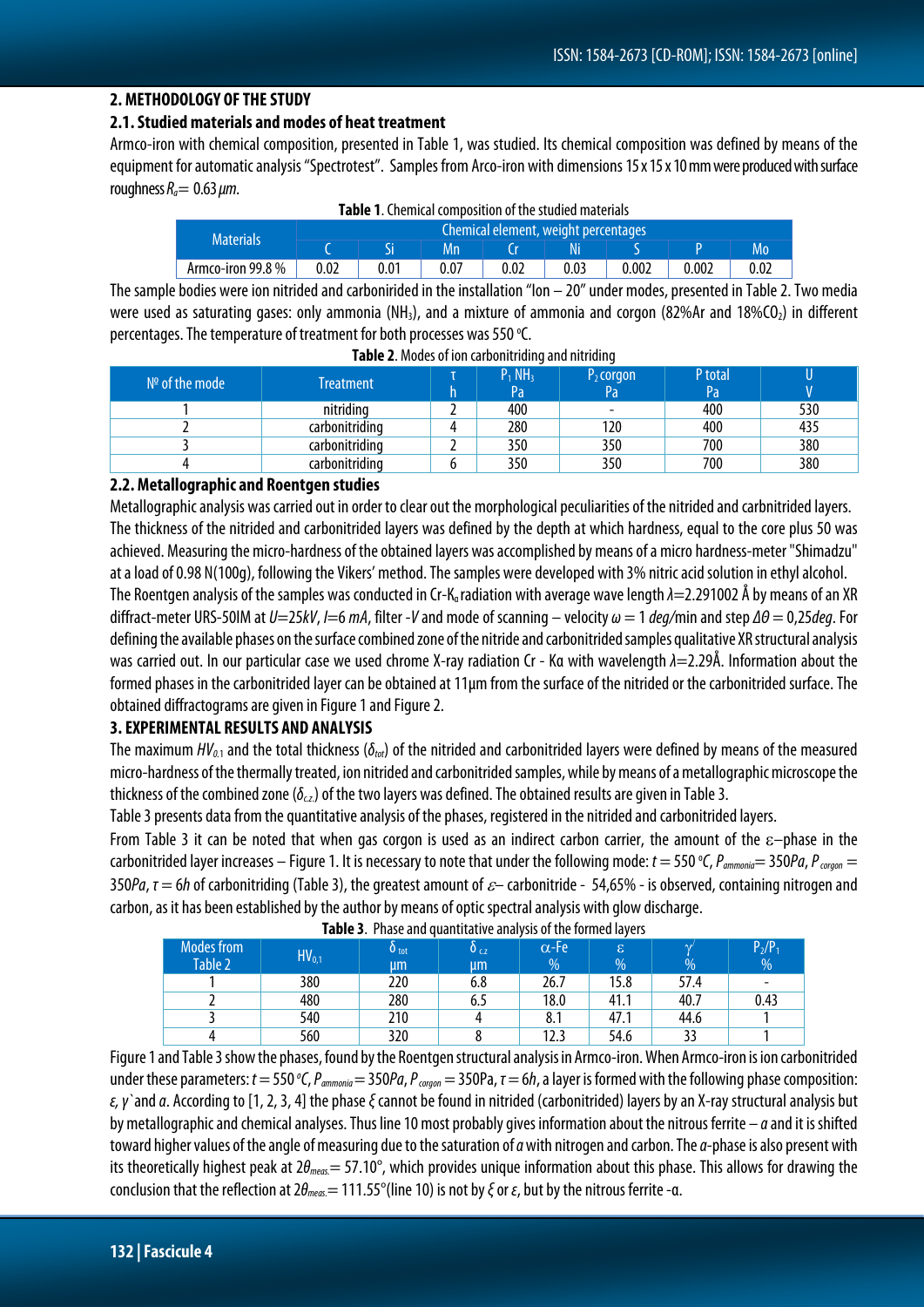

**Figure 1**. X-ray of Armco-iron after carbonitriding at:  $t = 550$  °C, P<sub>ammonia</sub> = 350Pa, P<sub>corgon</sub> = 350Pa,  $\tau = 6h$ 



**Figure 2.** Change in the quantity of the  $\varepsilon$ -phase,  $\nu$ - phase and  $\alpha$ iron depending on the availability of gas corgon in carbonitriding Armco-iron

The *ε*-phase shows its theoretically highest peak (line 3 at  $2\theta_{meas.}$  = 55.75°), as well as three separate peaks (1, 6 and 9 from Table 4.1). Theoretically the strongest line of *γ`* duplicates with the reflection by the *ε*-phase, but the *γ`* phase also has separate lines at 2*θmeas*.= 92.05°and2*θmeas*..= 61.15°, what confirms its presence in the changed layer after carbonitriding.

Figure 2 presents the graphs of changing the amounts of the  $\varepsilon$ -phase,  $\nu$ -phase and  $\alpha$ -iron in the carbonitrided layer of Armco-iron.

From Fig. 2 it can be seen that the amount of  $\alpha$ - iron increases together with the decrease in the time of carbonitriding and with the increase in the ratio between the pressure of the gases corgon/ammonia in the chamber. The amounts of the  $\varepsilon$  - phase and  $\nu$  - phase increase together with the increase in the time of saturation with the gases and decrease in the ratio between the pressures of the gases corgon/ammonia in the considered range.

Based on the conducted qualitative X-ray structural analysis of the sample bodies made of Armco-iron, various phase composition in the obtained layers is established, which depends on the mode of carbonitriding.

After ion carbonitriding of Armco-iron (under the mode:  $t = 550$ °*C*,  $P_{ammonia} = 280Pa$ ,  $P_{corgon} = 120Pa$ , τ= 4h), in the surface layers except for  $\varepsilon$ ,  $\gamma$ ,  $a$ -Fe, oxides of the type Fe<sub>2</sub>O<sub>3</sub> and Fe<sub>3</sub>O<sub>4</sub> are observed – Figure 3.

Oxides are not observed in the nitrided layers. The availability of oxides in the carbonitrided layers is a proof that oxygen together with the nitrogen and carbon also diffuses in the surface of the treated sample. Instead of carbonitriding this process should be called oxicarbonitriding.